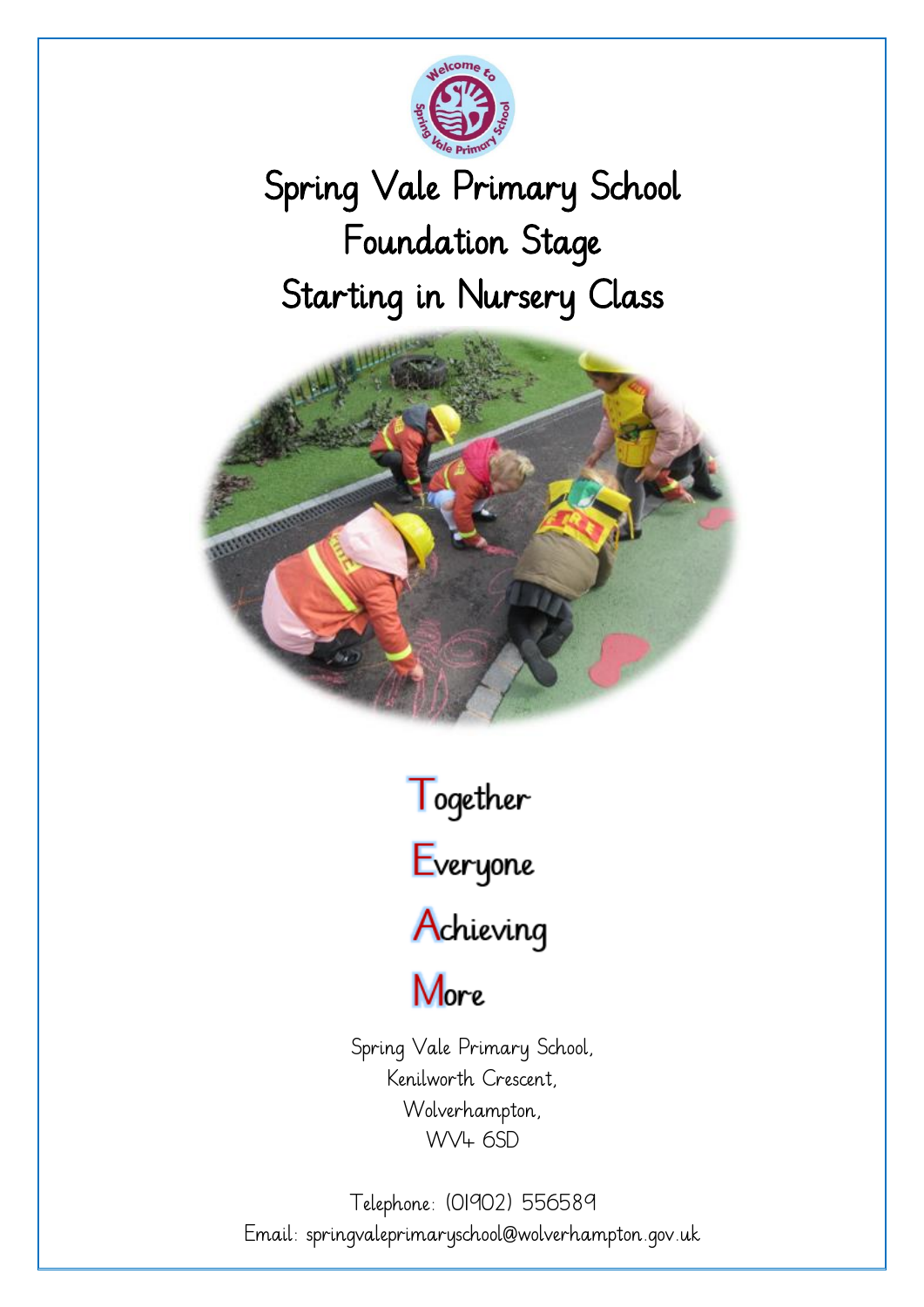

Headteacher: Mr C Blunt





Deputy Headteacher: Miss K Manning



Assistant Headteacher: Mr T Kelly

Chair of Governors : Foundation Stage Governor: Mr M West Mr I Grennan

Welcome to Spring Vale Primary School, where you will find a happy and committed staff team who work very hard to help all children achieve their full potential. We value the role parents play in their child's education and work very much in partnership with them in order to equip our children with the skills they need for life. If you have any concerns, then please come and talk to us about them. By working together we achieve more.

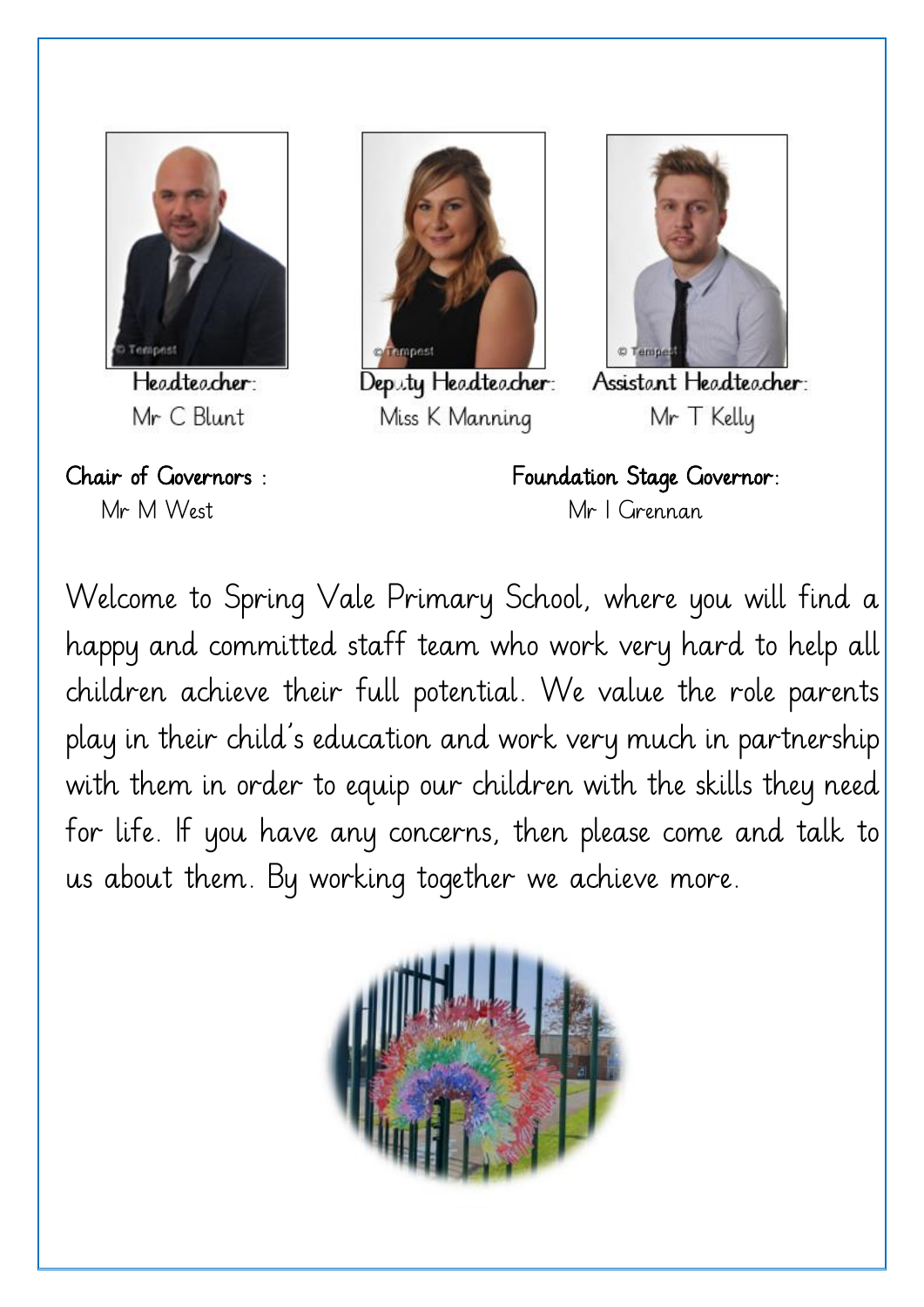### Welcome to our School and our Foundation Stage Unit

Our Nursery is part of our Foundation Unit where the children's ages range between 3 – 5 years.

# Staff in Foundation Stage Teaching Staff







 Miss White Miss Brown Mrs Vawer Mrs Smith Nursery Teacher Reception Teacher Foundation Stage Manager Reception Teacher



## Support Staff



Teaching Assistant





Miss Harper Mrs Dobson Higher Level Teaching Assistant



Mrs Mallhi Mrs Jakhu Bi-Lingual Teaching Assistants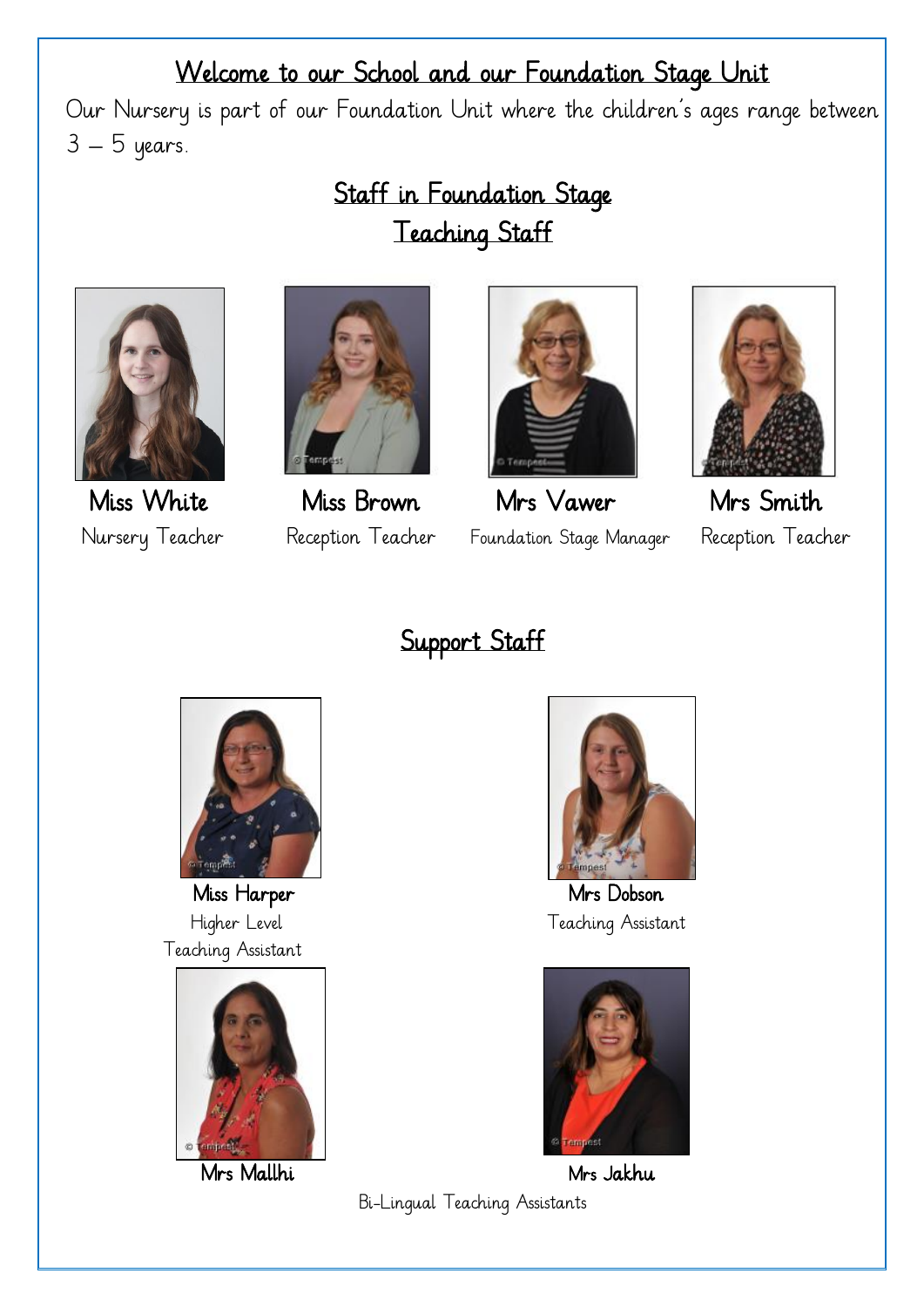Nursery sessions: Morning: 8.30 am – 11.30 am

Afternoon: 12.15 pm – 3.15 pm

Our Nursery class is part of our Foundation Unit where the childen's ages range between 3 – 5 years. The nursery group home base is in Acorn Room and our older (full-time reception) children are based in Buttercups and Daisies rooms. The children will have opportunity to work together and activities are carefully structured to enable each child to access them at an appropriate level. Each group is staffed by a teacher and a teaching assistant.

Mrs Jakhu and Mrs Mallhi are available for parents who require translation.

#### Our Aims:

To provide a happy, stimulating and secure environment for children where an interest in learning can be fostered and developed in the belief that children learn through exploration and discovery.

Supported by caring and interested adults, we aim to develop an enquiring mind and a desire to know, which will lay the foundation for the rest of the child's life.

The children are encouraged to share, take turns and play with their friends. They are also expected to speak to adults and their friends appropriately and take care of resources. It is an important part of your child's education and will help them to make a good start in school.

Focussing on the whole child – learning and development – our aims are to encourage children to be:

- 63 Confident
- Independent
- Busy
- 63 Co-operative
- 63 Communicative
- 6 Happy
- SS Contented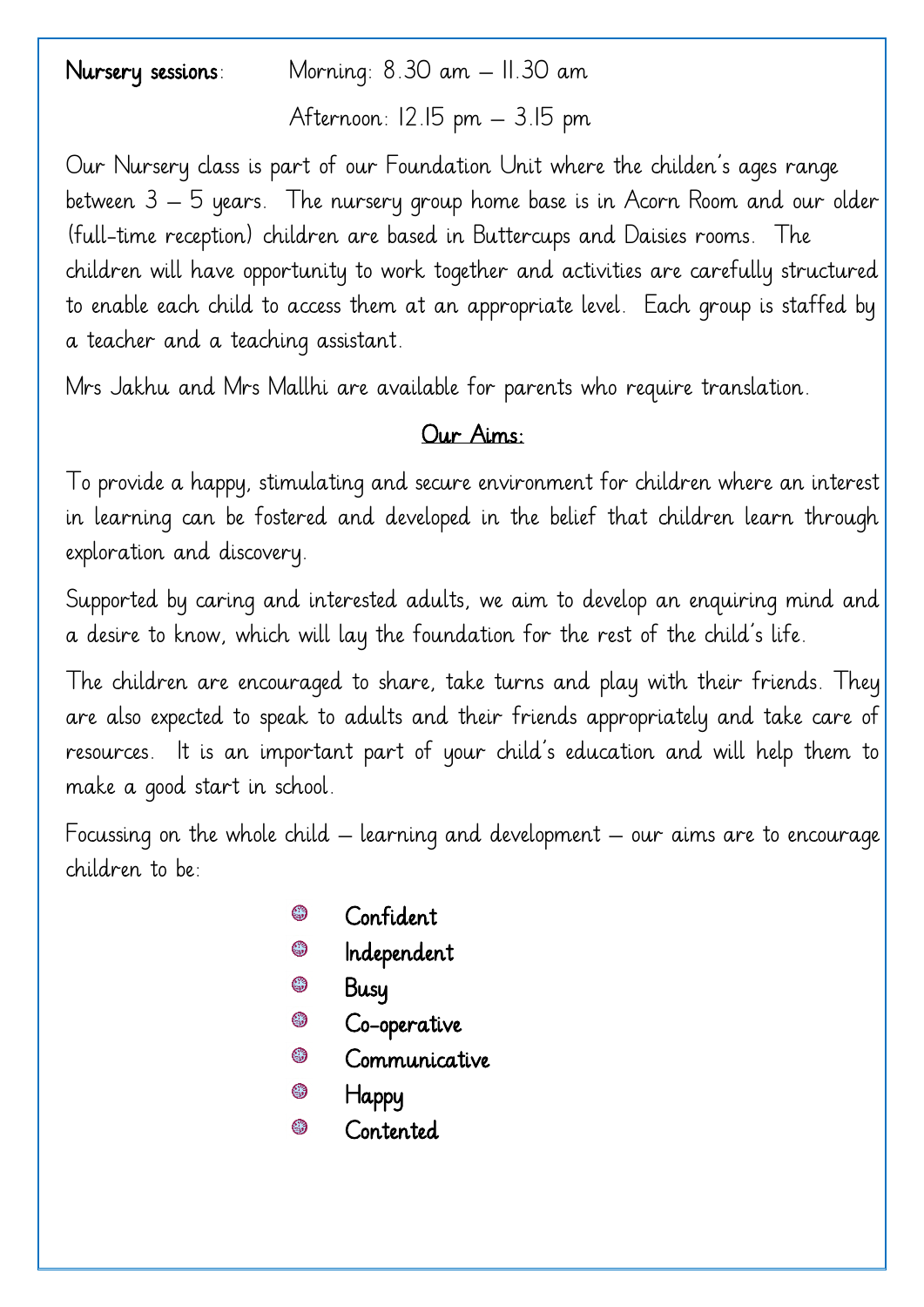# Play

Play is very important in the foundation years – play is "work"! Children are learning as they play:-

- $\bullet$  In the shop they learn to recognise and use money
- Completing a puzzle, they match and fit colours and shapes and learn to think logically
- When cooking and preparing food they learn about co-operating, measuring, counting and time

Play is structured to develop learning and activities are planned to provide children with first hand experiences.

Free play is also important to enable children to express themselves at their own level. Opportunities are provided for children to make their own choices where to play and access resources and equipment themselves.





# Talking

Talking and listening are very important skills. We encourage children to talk to adults and with each other and it is important for them to feel able to talk freely. Children are encouraged to talk about what they are doing in small and large groups, to ask questions and express their own opinions.

Listening is given equal importance. Children are encouraged to listen when someone is talking and to take turns in conversation.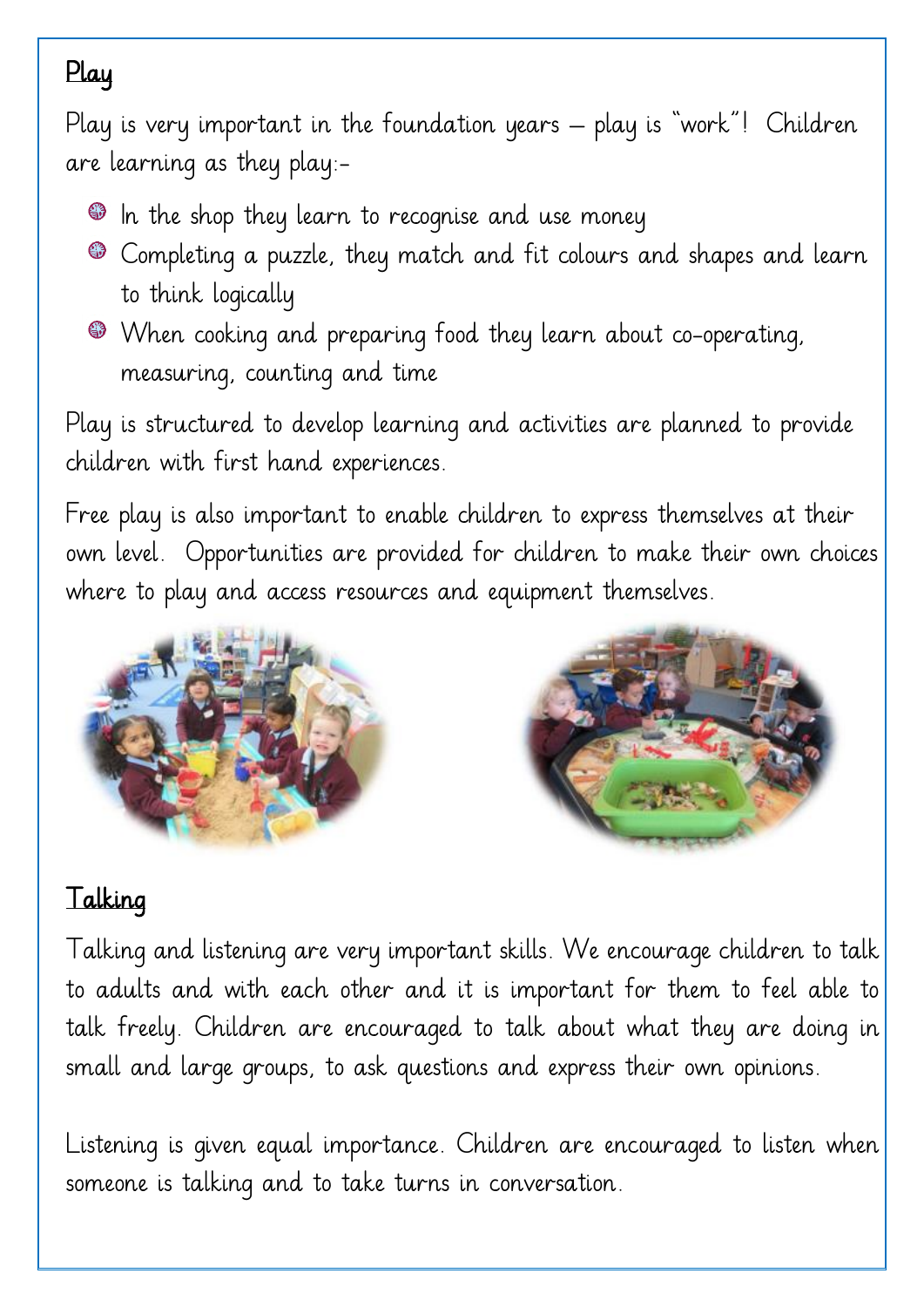Children like to bring things in from home to tell us about or we often ask them to bring in items of a specific colour or sound for our display table. Each week there a notice in our notice board telling parents and carers what the focus for the week is.



Investigating together

#### What will your child be doing?

There will be a balance between adult directed activities and activities that your child can choose to do for themselves. Adults will support their play and investigation while encouraging your child's independence. All the activities are structured to ensure that all children are able to access them and progress at their own rate.



Working co-operatively with each other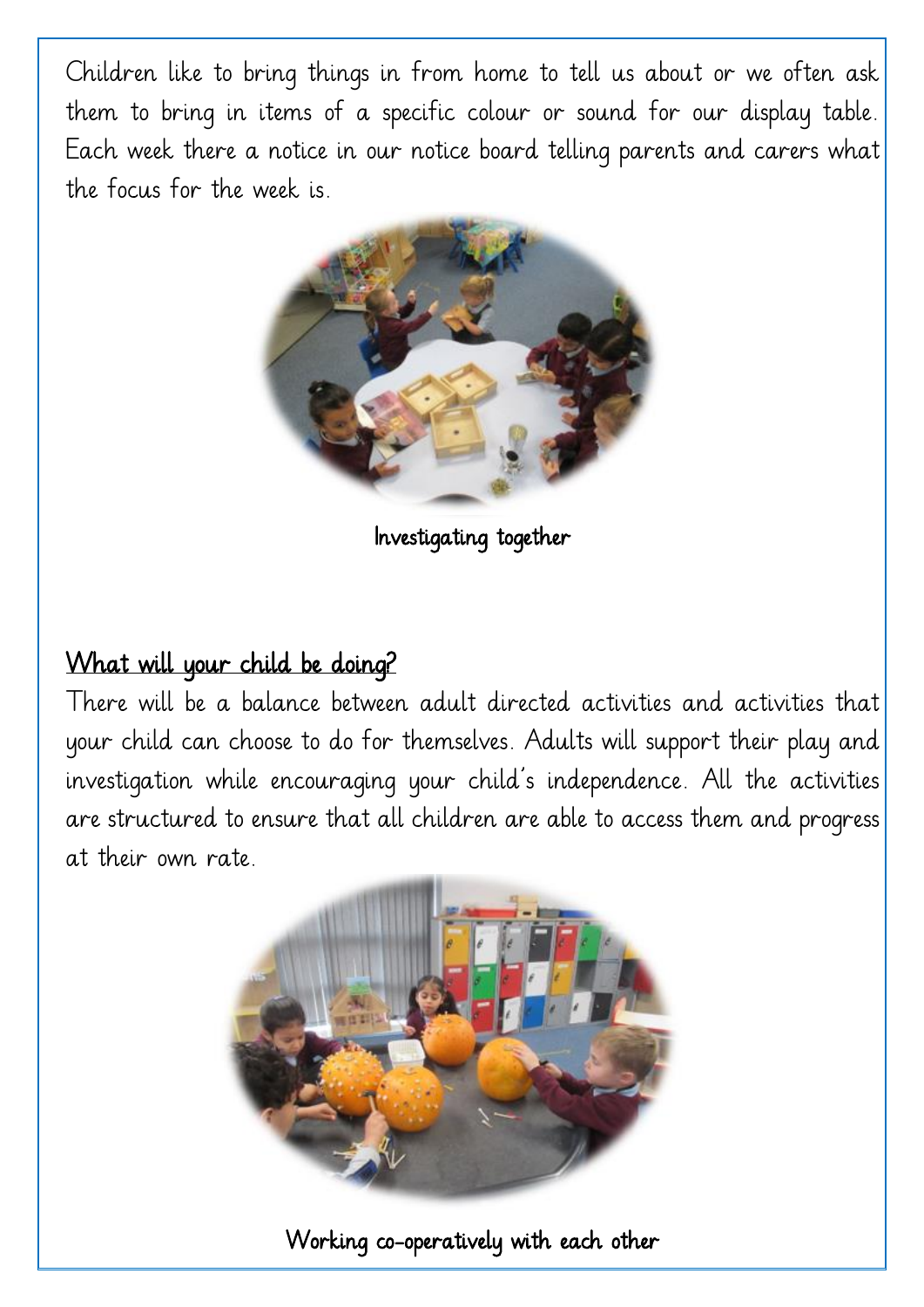

#### PE

 $\overline{a}$ 

Children go into the hall for PE once a week to use the large apparatus and experience working in a larger space.

They will change into their shorts, t-shirt and pumps.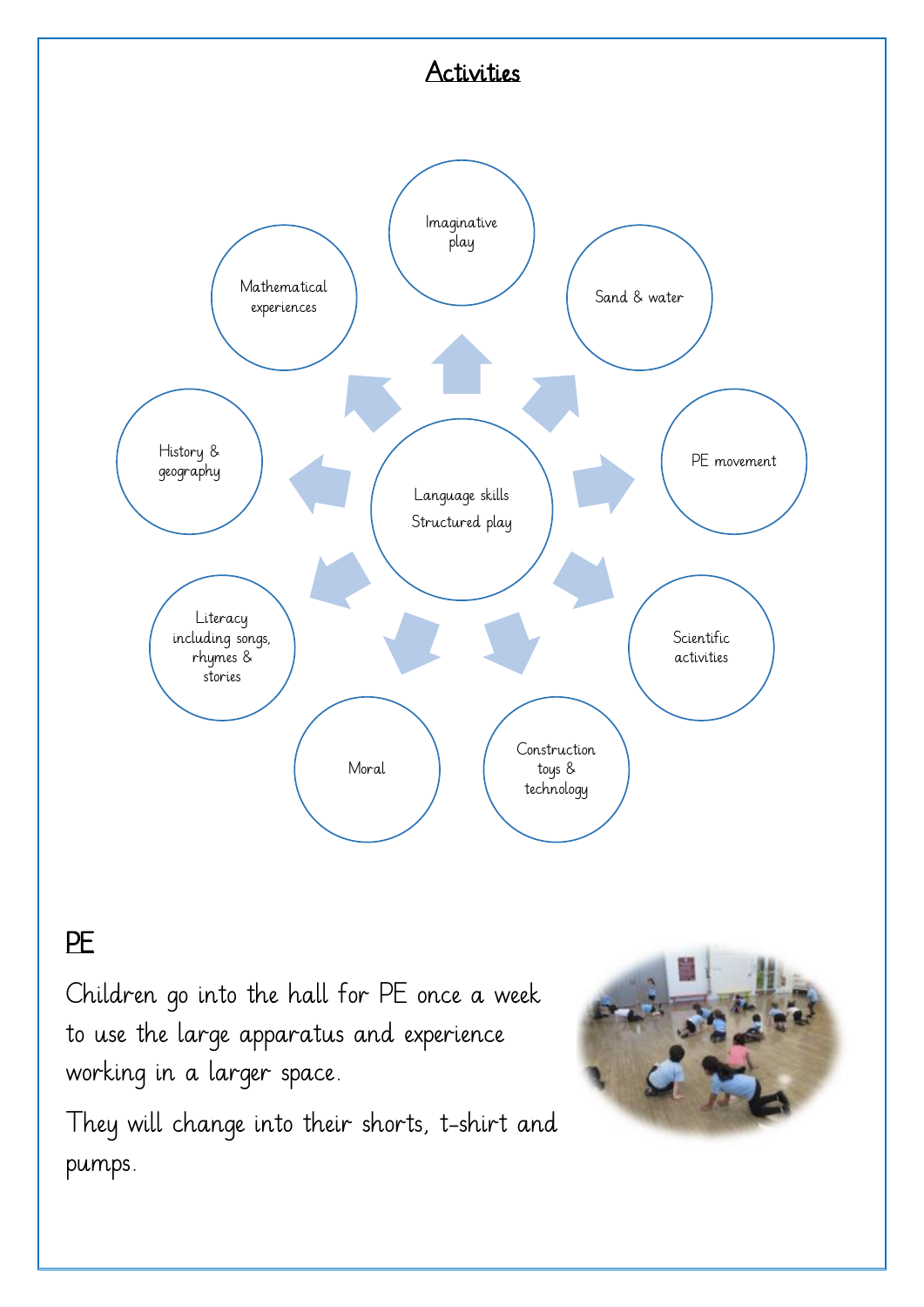#### Outdoor Play

The outdoor curriculum is an important part of Foundation Stage and so activities are planned to include the outdoor area and the Forest School. Please don't get upset if your child comes home dirty!





## Messy Play

Paint, glue, chalks, play-doh and felt pens are used every day in Foundation Stage! Sometimes with an adult but children are encouraged to use them for themselves.

All of our paint is and felt pens are washable.



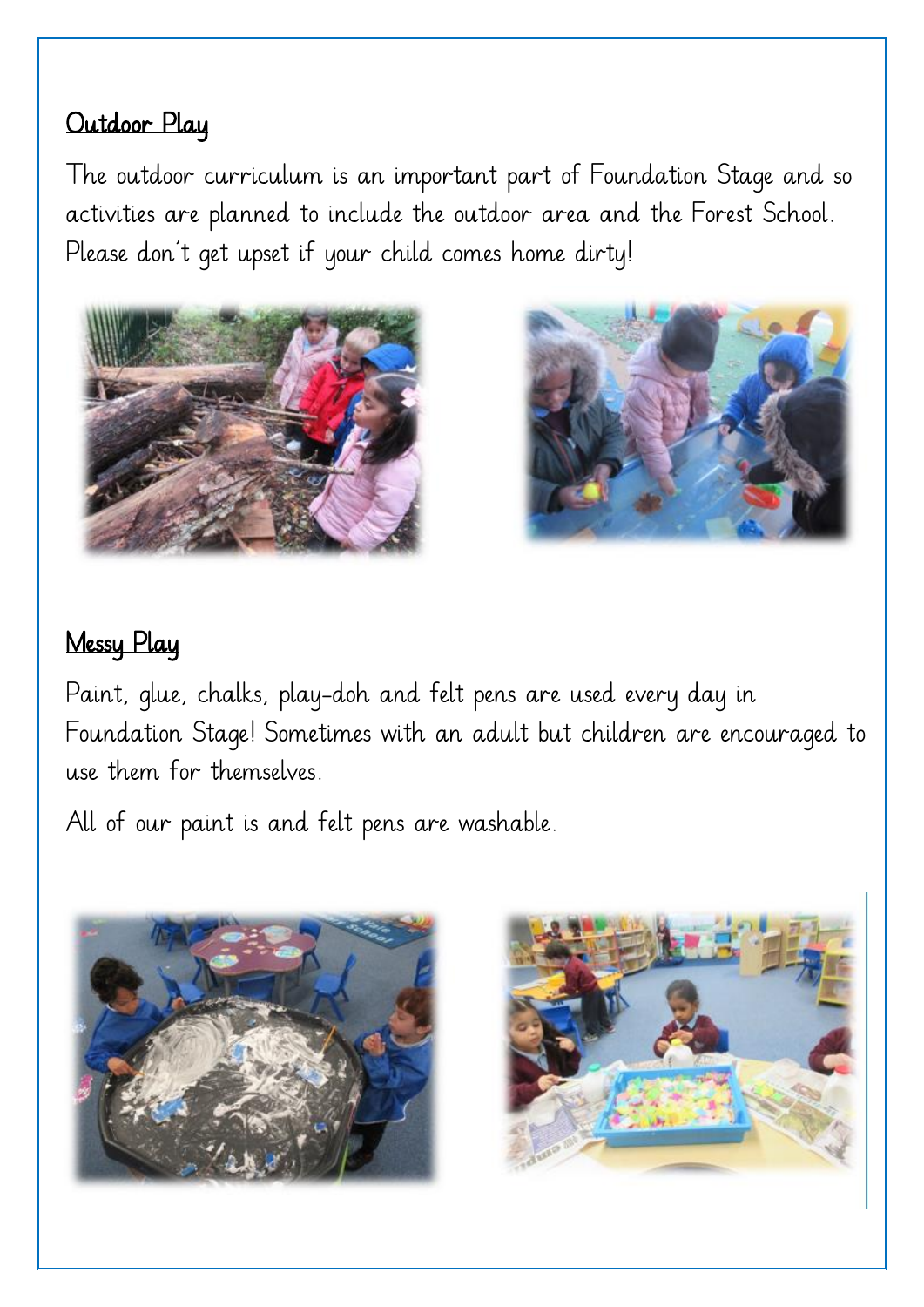#### How can you help?

It is helpful to us and encourages greater independence if your child can:

- Go to the toilet independently, please encourage them to flush the toilet and wash their hands
- Put on their coat
- Undress and dress we go into the hall for PE once a week
- $\bullet$  Put on their pumps and shoes if possible please buy shoes and pumps with Velcro fastening

#### What does your child need to bring?

- **Pump bag with shorts, tee shirt and pumps. Please name all the items**
- A spare pair of underwear in case of accidents
- We collect 50p each week which is used to buy things like tissues and cooking ingredients

#### Home Activities

We have a range of books for you to share with your child at home.

Each week your child will bring home a book to read and an activity to do in their Busy Book. Please read and do the activity together.

When you read the book help your child to hold the book the right way up and turn the pages carefully. Talk about the pictures and point to the words as you say them.

Reading in the book corner

![](_page_8_Picture_15.jpeg)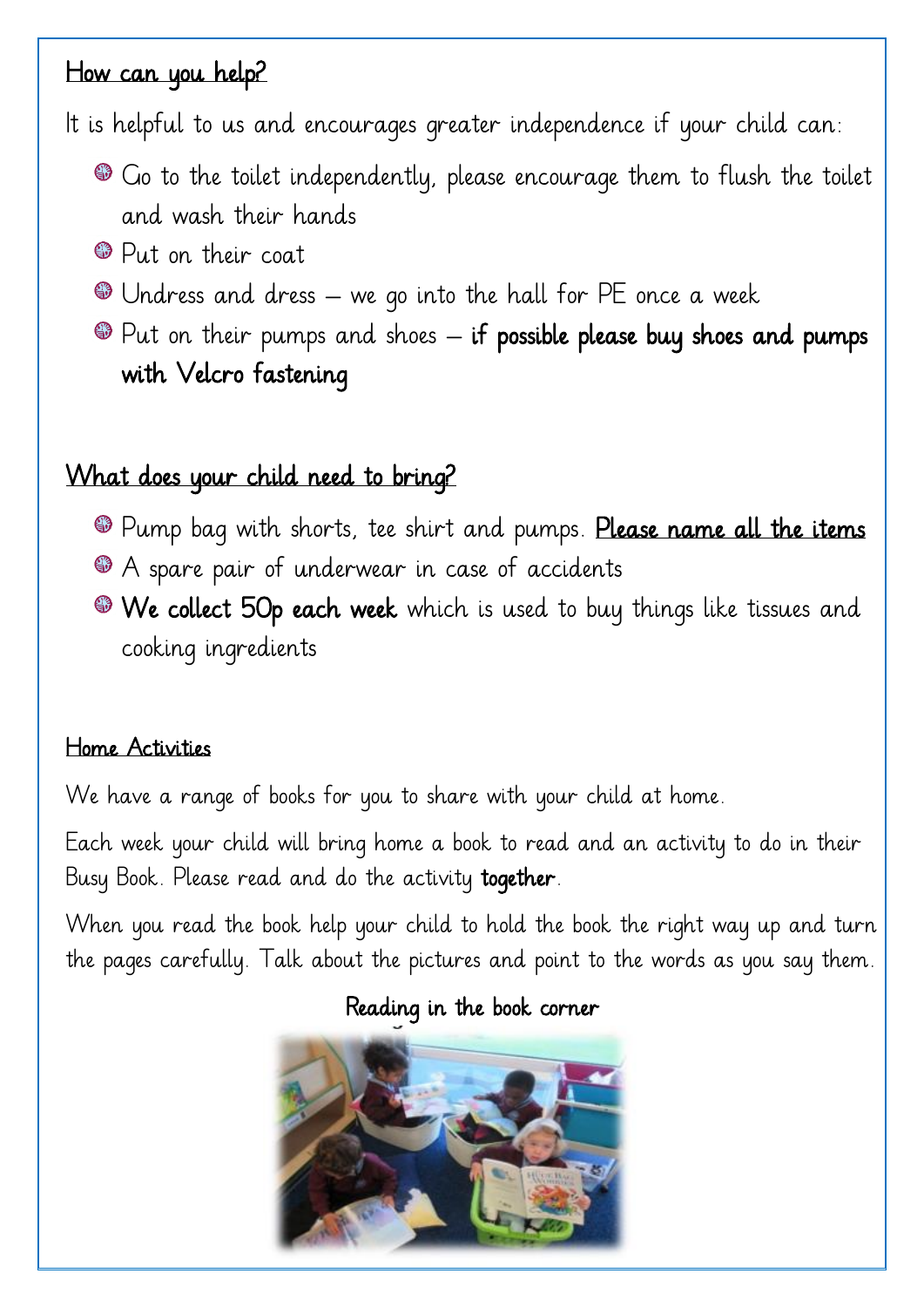#### Partnership with Parents:

We aim to foster good relationships with parents/carers, children and staff based on mutual respect and co-operation.

Please see any of the staff if you have any concerns or if there is anything that occurs that you think we need to know about, such as moving house or a change in family circumstances.

We are always available before and after the sessions and we are happy to answer any questions you may have. Parents/carers are given post-its to write non-urgent messages to the teacher and place in the wallet outside the class.

There is also an opportunity each term for parents to come to school to discuss their child's progress.

We hope that your child will be happy in our school and enjoy their learning.

![](_page_9_Picture_6.jpeg)

![](_page_9_Picture_7.jpeg)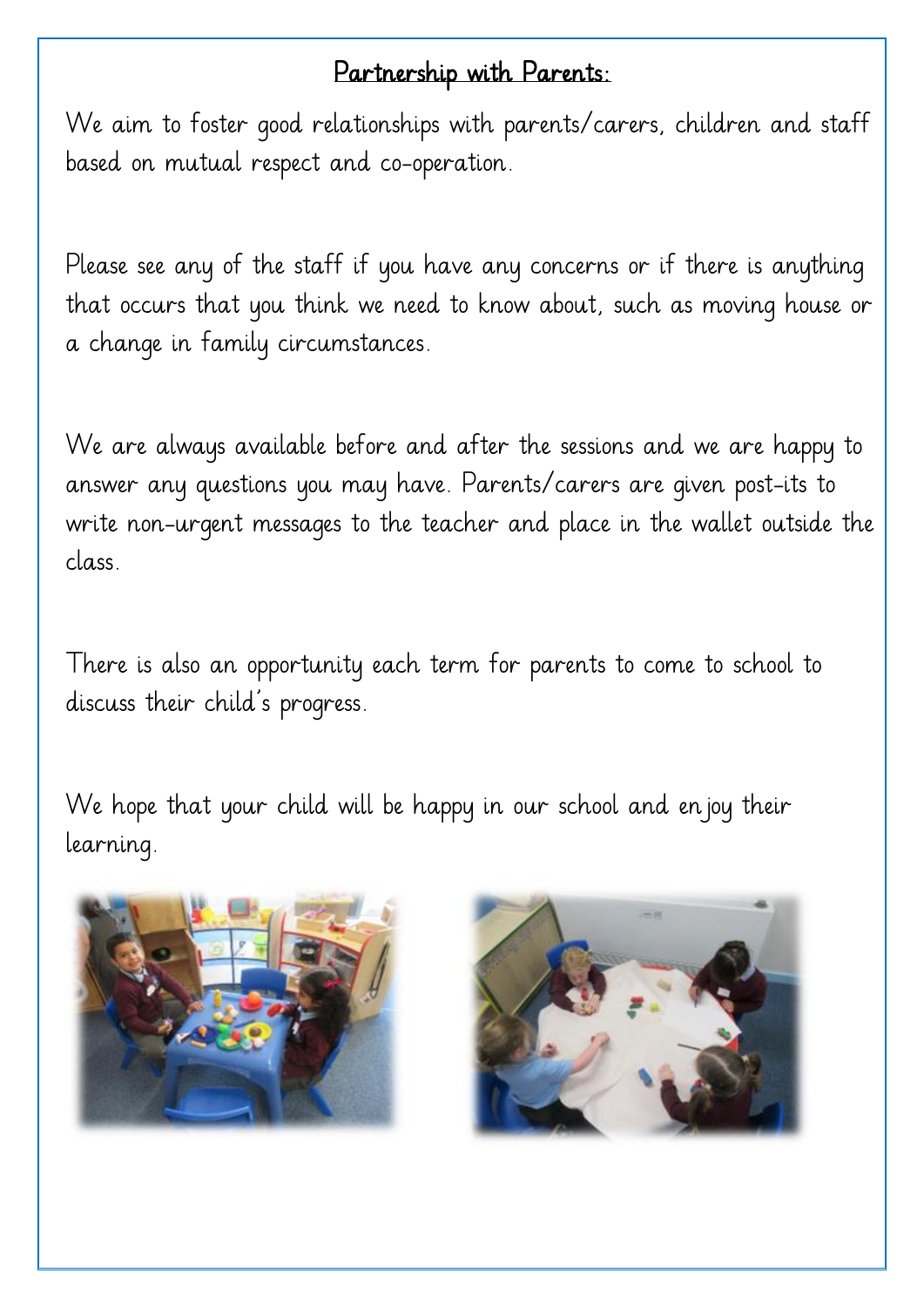#### Attendance and Punctuality

Please try to ensure that your child is here for the start of the session  $$ late arrivals cause disruption and it is upsetting for your child if they arrive after everyone else. It is also important they are collected on time – again, it causes distress if your child thinks that they have been forgotten. Staff also need to have their lunch and prepare for the next session. Children will only be handed over to a known adult so please let us know if someone different to yourself is picking up your child.

Please inform us of any change of address or telephone number in case we need to contact you.

![](_page_10_Picture_3.jpeg)

#### Uniform

Children in nursery are asked to wear a sweatshirt and a light blue polo shirt with the school logo on (purchased from Ron Flowers Sports in Wolverhampton) with joggers or pull on trousers. Children go outside whatever the weather so please make sure that your child comes in suitable outdoor clothes that they are able to put on for themselves.

#### Absence:

 $\overline{a}$ 

If your child is absent for any reason please let us know

- **SIA** By telephone - 01902 556589
- S By email – springvaleprimaryschool@wolverhampton.gov.uk
- 等 Note in the Home Links book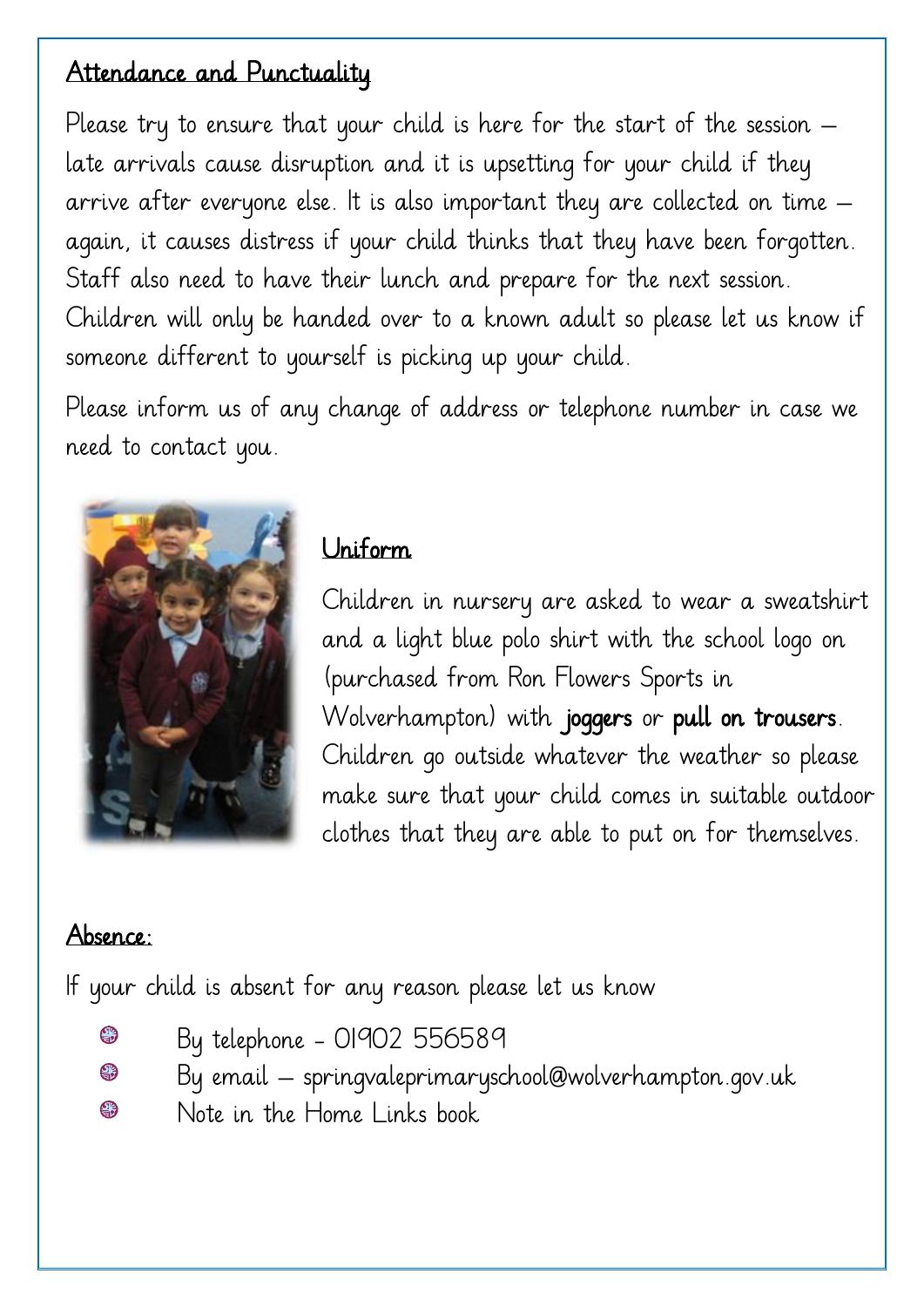#### Leave of Absence

The Governing Body of Spring Vale Primary School are keen to maintain the school's very good attendance record. Our policy for leave of absence taken during term time is in line with Local and National guidelines.

#### Thinking of taking your child out of school during term time

Legislation introduced in September 2013 states that any application for holiday (this is now called leave of absence) must be in exceptional circumstances and must be approved by the Headteacher in advance of the leave being taken. The Headteacher must be satisfied that the circumstances warrant the granting of leave.

The current law does not allow parents to take their child(ren) out of school during term time. Parents can be fined for taking their child(ren) out of school during term time without consent from the school.

Further information can be obtained from the school office.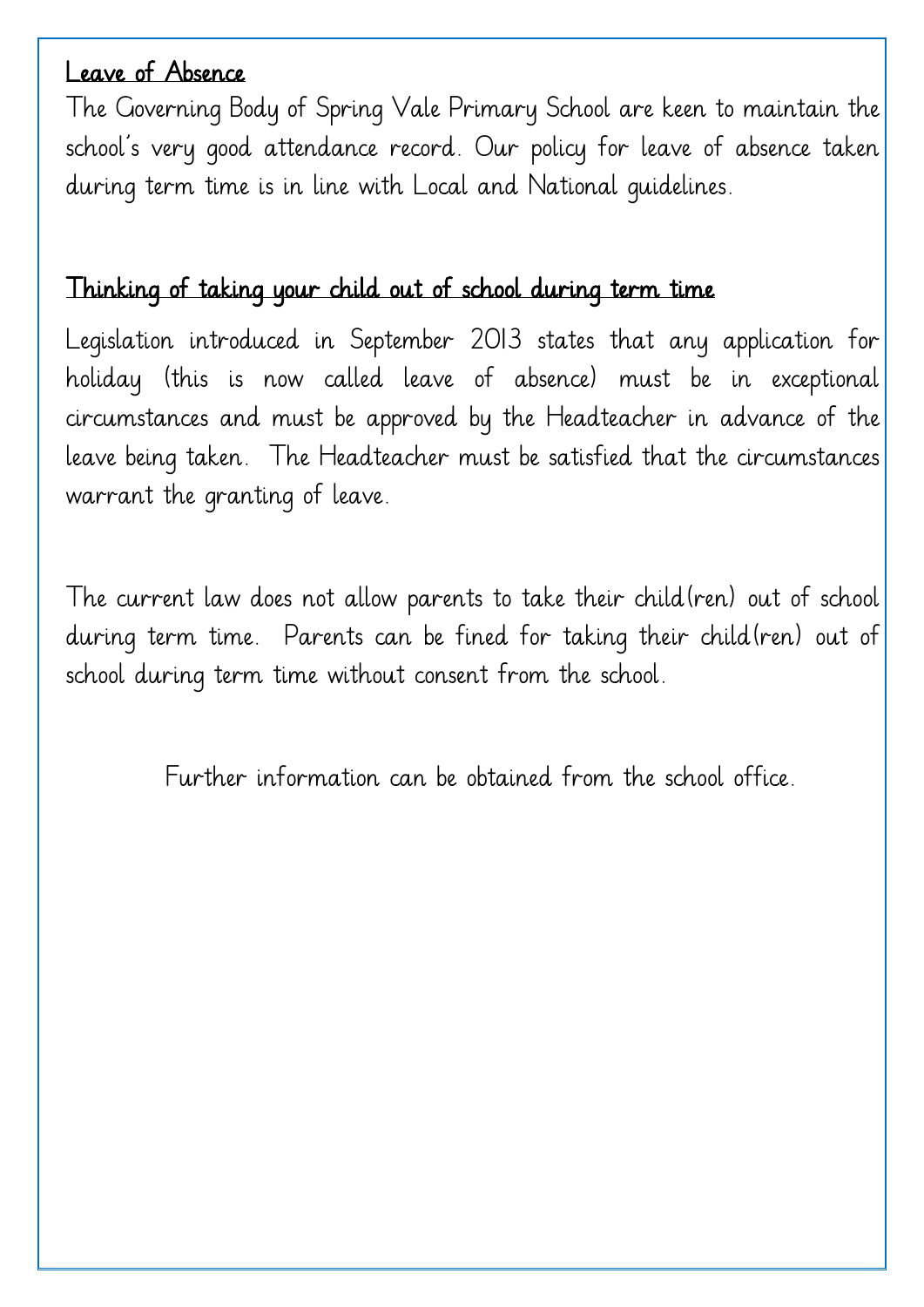#### To help you at home :

#### Letter formation

At school we begin writing by encouraging children to make their own marks – many adults would call it "scribble"!! Please encourage this at home too but if your child wants to write their name it is helpful if the correct letter formation is taught from the beginning.

# A a B b C c D d E e F f G g H h l i

Jj Kk Ll Mm Nn Oo Pp QqRr

# Ss Tt Uu Vv Ww Xx Yy Zz

#### Numerical Formation

All numerals start at the top.

# 0 1 2 3 4 5 6 7 8 9